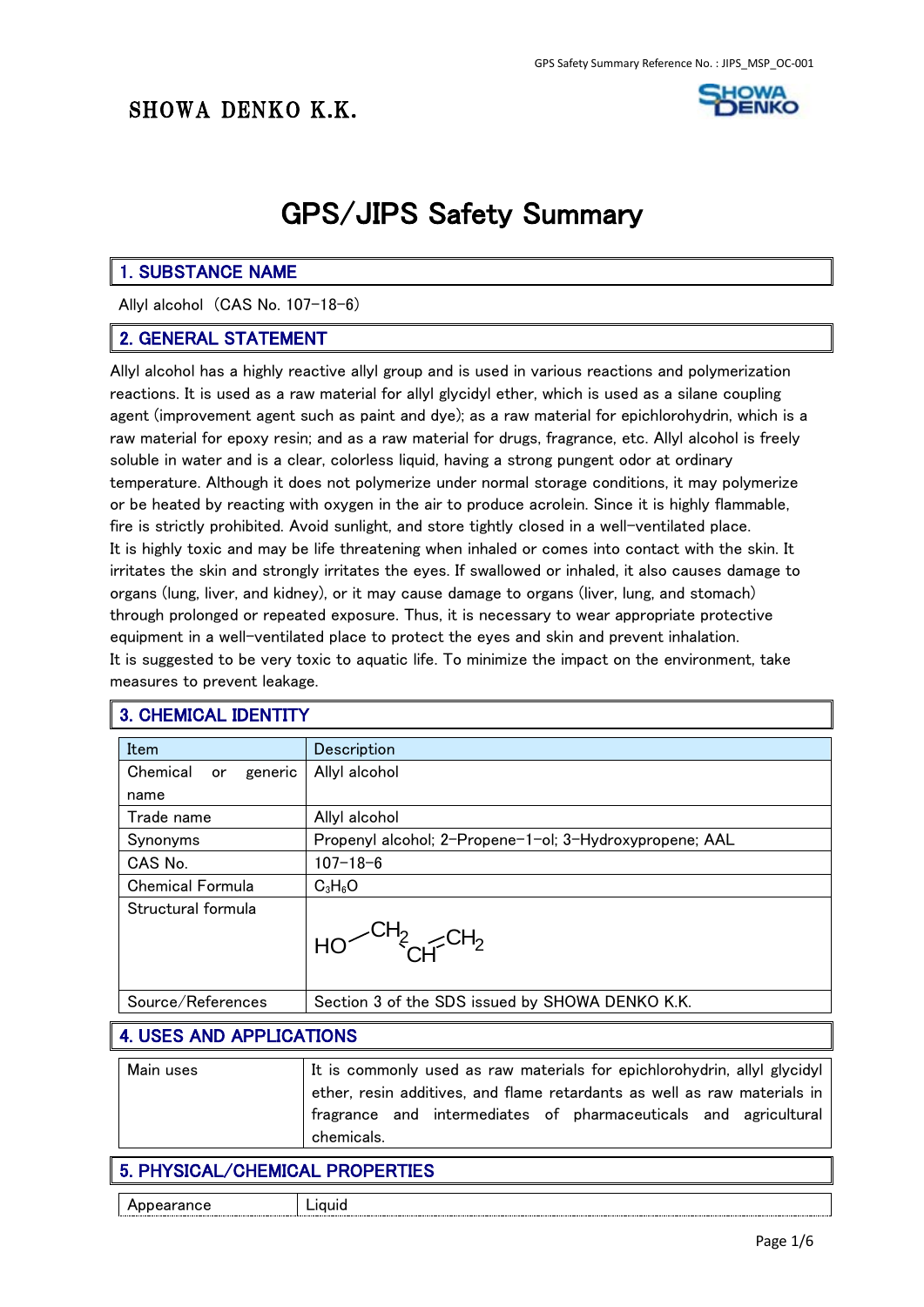| Colourless, clear                                      |
|--------------------------------------------------------|
| Strong, irritating                                     |
| $-129$ °C / 97.0 °C (at 1013.25 hPa)                   |
|                                                        |
| 21 °C (Closed cup)                                     |
| Highly flammable liquid and vapour.                    |
|                                                        |
| $2.5 - 18.0$ vol %                                     |
| 443 $^{\circ}$ C                                       |
|                                                        |
| 25 hPa (at 20 $^{\circ}$ C)                            |
| 2 $(Air=1)$                                            |
|                                                        |
| 0.854 (at 20 °C/4 °C)                                  |
| 0.8540 g/cm <sup>3</sup> (at 20 °C)                    |
| Water: $317 g/L$                                       |
|                                                        |
| 0.17                                                   |
|                                                        |
| Section 9 and 10 of the SDS issued by SHOWA DENKO K.K. |
|                                                        |

# 6. HEALTH EFFECTS

| Effect assessment                                                                                                   | Results (GHS Hazard Classification)           |
|---------------------------------------------------------------------------------------------------------------------|-----------------------------------------------|
| Acute toxicity (oral)                                                                                               | Category 3 Toxic if swallowed.                |
| Acute toxicity (dermal)                                                                                             | Category 2 Fatal in contact with skin.        |
| Acute toxicity (inhalation: gas)                                                                                    | Classification not possible.                  |
| Acute toxicity (inhalation: vapour)                                                                                 | Category 2 Fatal if inhaled.                  |
| Acute toxicity (inhalation: dust, mist)                                                                             | Not classified.                               |
| Skin corrosion/irritation                                                                                           | Category 2 Causes skin irritation.            |
| Serious eye damage/eye irritation,                                                                                  | Category 2A Causes serious eye irritation.    |
| Respiratory sensitisation                                                                                           | Classification not possible.                  |
| Skin sensitisation                                                                                                  | Not classified.                               |
| Germ cell mutagenicity                                                                                              | Not classified.                               |
| Carcinogenicity                                                                                                     | Not classified.                               |
|                                                                                                                     | Category 2 Suspected of damaging fertility or |
| Reproductive toxicity                                                                                               | the unborn child.                             |
|                                                                                                                     | Category 1 (lungs, liver, kidneys) Causes     |
| Specific target organ toxicity $-$ Single exposure,                                                                 | damage to organs                              |
| Specific target organ toxicity (repeated                                                                            | Category 1 Causes damage to organs (liver,    |
| exposure)                                                                                                           | lungs, stomach) through prolonged or repeated |
|                                                                                                                     | exposure.                                     |
| Aspiration hazard                                                                                                   | Classification not possible.                  |
| Sources/references                                                                                                  | Section 2 and 11 of SDS issued by SHOWA       |
|                                                                                                                     | DENKO K.K.                                    |
| · GHS (Globally Harmonized System of Classification and Labelling of Chemicals): A system that classifies chemicals |                                               |

according to the type and degree of hazards, labels the information, and provides safety data sheets according to globally harmonized rules.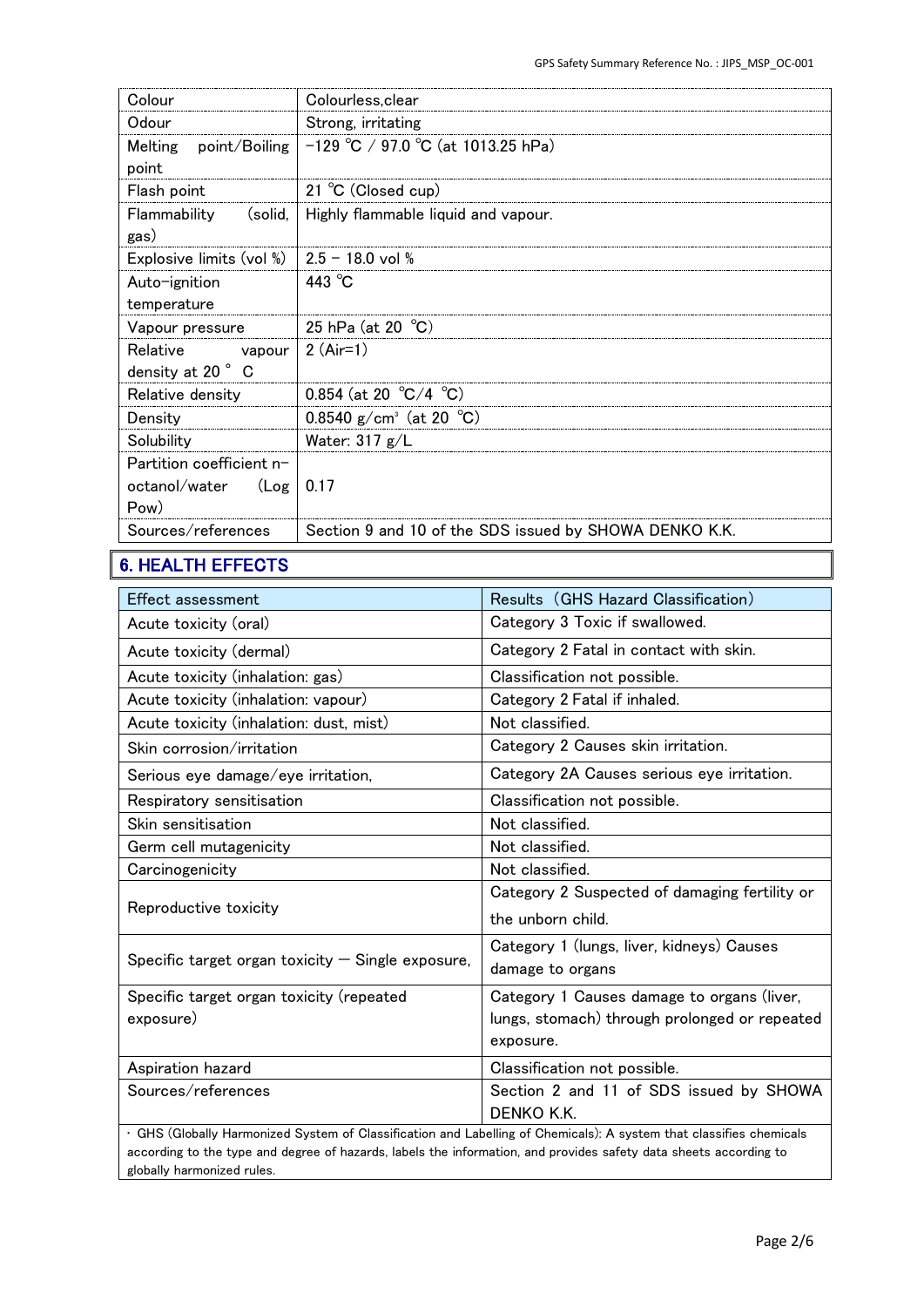• Not classified: Sufficient information has been obtained to implement the GHS classification, and as a result of the classification, it does not fall under any of the hazard categories specified in the GHS. It is considered to be a lower hazard; There is not enough information for GHS classification, and classification is not possible.

• Classification not possible: Classification is not possible because there is no sufficiently reliable data to make judgment on GHS classification after examining various information sources and in-house data, etc; Since the priority of physical state, chemical structure, chemical property, and hazard items used in the GHS classification procedures does not fall under the category, it is not subject to the classification for the category.

#### 7. ENVIRONMENTAL EFFECTS

| <b>Effect assessment</b>                     | Results (GHS Hazard Classification)          |
|----------------------------------------------|----------------------------------------------|
| Hazardous to the aquatic environment, short- | Category 1 Very toxic to aquatic life.       |
| term (acute)                                 |                                              |
| Hazardous to the aquatic environment, long-  | Category 3 Harmful to aquatic life with long |
| term (chronic)                               | lasting effects.                             |
| Hazardous to the ozone layer                 | Classification not possible.                 |
| Sources/references                           | Sections 2 and 12 of the SDS issued by       |
|                                              | SHOWA DENKO K.K.                             |

| Environmental fate/dynamics |                                                                       |
|-----------------------------|-----------------------------------------------------------------------|
| Mobility in soil            | $Koc = 1.32$                                                          |
| Persistence/degradabili     | Biodegradation test (14 days): Readily biodegradable                  |
| ty                          |                                                                       |
| <b>Bioaccumulation</b>      | $BCF = 3.162$                                                         |
| potential                   | Accumulation is suggested to be low.                                  |
| Conclusion about            | The criteria for persistent bioaccumulative and toxic (PBT; remaining |
| PBT/vPvB                    | persistently in the environment and possessing high bioaccumulation   |
|                             | potential and toxicity) and very persistent and very bioaccumulative  |
|                             | (vPvB; remaining very persistently in the environment and possessing  |
|                             | very high bioaccumulation potential) chemicals are believed to        |
|                             | inapplicable.                                                         |
| Sources/references          | Sections 12 of the SDS issued by SHOWA DENKO K.K.                     |

#### 8. EXPOSURE

| <b>Detals</b>          | Exposure potentials through main uses                                                                                                                                                                                                                                                                                                                                                                                                                                                                                                                                                                                                                                                                                                                                                                                                                                                                                                                       |
|------------------------|-------------------------------------------------------------------------------------------------------------------------------------------------------------------------------------------------------------------------------------------------------------------------------------------------------------------------------------------------------------------------------------------------------------------------------------------------------------------------------------------------------------------------------------------------------------------------------------------------------------------------------------------------------------------------------------------------------------------------------------------------------------------------------------------------------------------------------------------------------------------------------------------------------------------------------------------------------------|
| Occupational exposures | The product is manufactured and used in closed/continuous process<br>with controlled exposure, or used in synthesis or compounding operation<br>in closed batches, but there is a potential for dermal or inhalation<br>exposure in operators in case of maintenance, sampling, equipment<br>failure, etc. (PROC2, 3).<br>There is a potential for dermal or inhalation exposure in operators in<br>association with dust/vapour/aerosol generation, spillage, cleaning of<br>equipment, etc. in the absence of dedicated equipment, or in the transfer<br>of substances or preparations to ships and large-capacity containers in<br>dedicated equipment or in the transfer of substances or preparations to<br>small-capacity containers under conditions designed to minimize spillage<br>(PROC8a, 8b, 9).<br>During the use of the reagent in a small test laboratory, there is a<br>potential for dermal or inhalation exposure in operators (PROC15). |
| Consumer exposures     | This product is not used directly by general consumers.                                                                                                                                                                                                                                                                                                                                                                                                                                                                                                                                                                                                                                                                                                                                                                                                                                                                                                     |
| Environmental          | Since these products are typically manufactured and used in closed                                                                                                                                                                                                                                                                                                                                                                                                                                                                                                                                                                                                                                                                                                                                                                                                                                                                                          |
| exposures              | processes, the potential for release into the environment is limited.                                                                                                                                                                                                                                                                                                                                                                                                                                                                                                                                                                                                                                                                                                                                                                                                                                                                                       |
| Precautions            | If there is a possibility of exposure in other uses, take appropriate                                                                                                                                                                                                                                                                                                                                                                                                                                                                                                                                                                                                                                                                                                                                                                                                                                                                                       |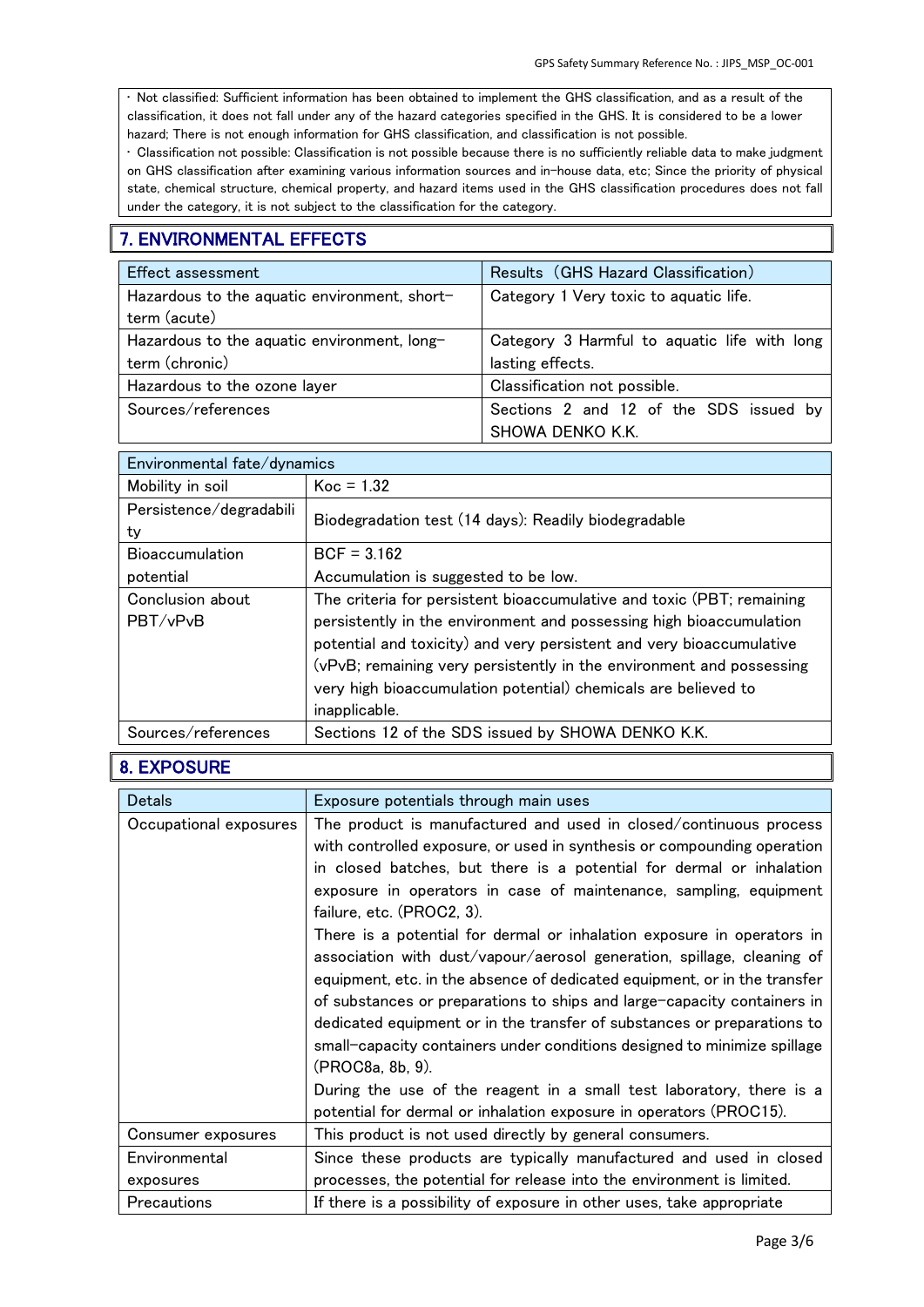measures with reference to recommended risk management measures.

## 9. RISK MANAGEMENT RECOMMENDATIONS

Recommended risk management measures can minimize risks to workers, consumers, and the environment from Section 8 exposure scenarios.

| <b>Detals</b>             | Risk management recommendations                                                                                                                        |
|---------------------------|--------------------------------------------------------------------------------------------------------------------------------------------------------|
| Worker                    | Technical measures:                                                                                                                                    |
|                           | For handling, use tightly closed equipment and device, or local exhaust                                                                                |
|                           | ventilation as much as possible. Install facilities for eye and body washing                                                                           |
|                           | near the handling place. Use explosion-proof electrical, ventilation, and                                                                              |
|                           | lighting equipment.                                                                                                                                    |
|                           | Local exhaust and general ventilation:                                                                                                                 |
|                           | Handle the product in local exhaust ventilation or in a place with general                                                                             |
|                           | ventilation equipment.                                                                                                                                 |
|                           | Permissible concentration:                                                                                                                             |
|                           | For the product, the time-weighted average (TLV-TWA) of 0.5 ppm                                                                                        |
|                           | (skin) has been published by the American Conference of Governmental                                                                                   |
|                           | Industrial Hygienists (ACGIH). Manage and control the concentration                                                                                    |
|                           | below these values.                                                                                                                                    |
|                           | Protective equipment:                                                                                                                                  |
|                           | During operation, use a certified gas mask for organic gas (collection                                                                                 |
|                           | rate 90% or higher), supplied air mask, and self-contained breathing                                                                                   |
|                           | apparatus as respiratory protection. Wear chemically resistant rubber                                                                                  |
|                           | gloves (protection efficiency 95%, neoprene gloves are recommended) as                                                                                 |
|                           | a protective equipment for hand. Note that nitrile rubber, polyvinyl                                                                                   |
|                           | alcohol (PVA), and polyvinyl chloride are not suitable protective                                                                                      |
|                           | materials. Use safety glasses and highly adhesive safety goggles as a                                                                                  |
|                           | protective equipment for the eyes. Wear chemically resistant protective                                                                                |
|                           | clothing; protective gloves, apron, and boots; and face protection                                                                                     |
|                           | depending on the usage condition.                                                                                                                      |
|                           | Precautions                                                                                                                                            |
|                           | The operation manager should educate operators about the selection of                                                                                  |
|                           | appropriate protective equipment, proper usage method, and control                                                                                     |
|                           | method of the work site.                                                                                                                               |
| Consumer<br>Environment   | This product is not used directly by general consumers.<br>Install appropriate wastewater treatment facilities and exhaust gas                         |
|                           |                                                                                                                                                        |
|                           | treatment facilities. In addition, take measures to prevent leakage, and<br>pay attention to periodic confirmation of discharge volume, daily control, |
|                           | and handling.                                                                                                                                          |
| Special notes             | Precautions to human body, protective equipment, and emergency                                                                                         |
| (emergency measures       | measures:                                                                                                                                              |
| in case of leakage, etc.) | During operation, wear appropriate protective clothing and gloves, eye                                                                                 |
|                           | and face protection, and, depending on the situation, respiratory                                                                                      |
|                           | protection to prevent inhalation, eye and face contact, and skin                                                                                       |
|                           | adhesion. In case of a massive leakage, immediately evacuate the                                                                                       |
|                           | surrounding personnel and ventilate the area. Prohibit unauthorized                                                                                    |
|                           | persons from entering the area where leakage occurred by using a rope                                                                                  |
|                           | to secure the area, and immediately remove ignition sources from the                                                                                   |
|                           | vicinity. In case of ignition, prepare suitable extinguishing equipment                                                                                |
|                           | (carbon dioxide, alcohol-resistant foam, dry chemical, or water spray).                                                                                |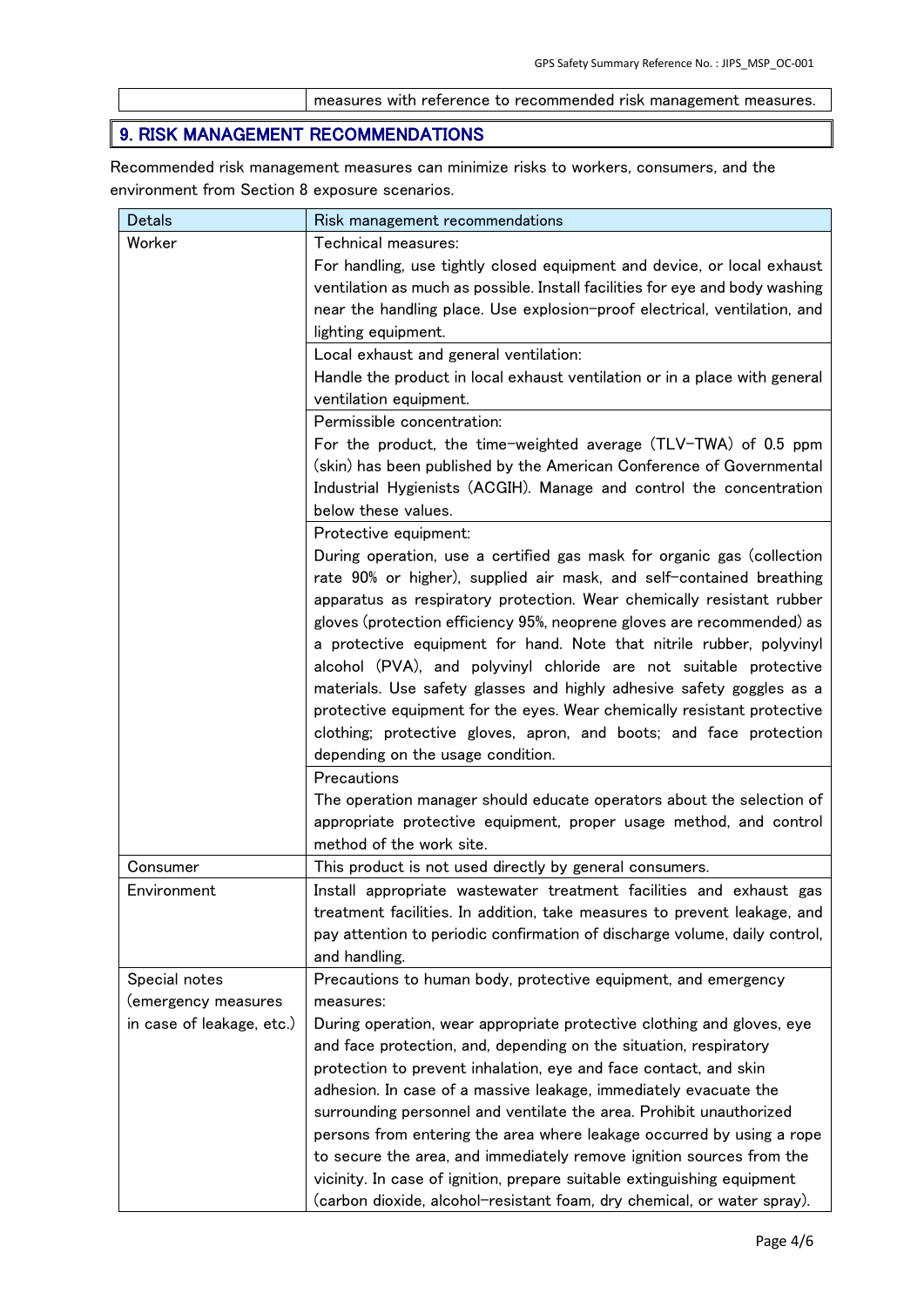|                    | Environmental precautions:                                                |
|--------------------|---------------------------------------------------------------------------|
|                    | Prevent spillage of product and contain it. Take care not to discharge    |
|                    | the spilled product into rivers, etc., and affect the environment.        |
|                    | Regarding a containment method, if the amount of spillage is small,       |
|                    | absorb it with dry sand, soil, sawdust, waste cloth, etc., and recover it |
|                    | in a sealed, noncombustible, empty container.                             |
|                    | In case of a large amount of spillage, stop the flow with a souvenir,     |
|                    | etc., keep it in a safe place, collect it in a noncombustible, sealable   |
|                    | empty container as much as possible, and rinse the affected area with     |
|                    | plenty of water.                                                          |
| <b>Precautions</b> | For normal handling, emergency response, disposal, and transportation     |
|                    | control measures, refer to sections 4, 5, 6, 7, 8, 13, and 14 of the SDS  |
|                    | issued by Showa Denko K.K.                                                |

### 10. STATE AGENCY REVIEW

| Hazard assessment                             | Situations of review                                                                                      |
|-----------------------------------------------|-----------------------------------------------------------------------------------------------------------|
| International Chemical<br><b>Safety Cards</b> | ICSC: 0095<br>https://www.ilo.org/dyn/icsc/showcard.display?p_lang=en&p_card_i<br>$d = 0095$ &p_version=2 |
| OECD HPV                                      | https://hpvchemicals.oecd.org/UI/Search.aspx                                                              |
| <b>REACH</b>                                  | https://echa.europa.eu/substance-information/-<br>/substanceinfo/100.003.156                              |

#### 11. REGULATORY INFORMATION/GHS CLASSIFICATION AND LABELLING INFORMATION

When using the product outside Japan, it must be handled in accordance with applied laws and regulations in that country or territory.

| Hazards                 | Classification results (hazard information)                                |  |
|-------------------------|----------------------------------------------------------------------------|--|
| Physical hazards        | Flammable liquids, Category 2                                              |  |
| Health hazards          | Acute toxicity (oral), Category 3                                          |  |
|                         | Acute toxicity (dermal), Category 2                                        |  |
|                         | Acute toxicity (inhalation vapours), Category 2                            |  |
|                         | Skin corrosion/irritation, Category 2                                      |  |
|                         | Serious eye damage/eye irritation, Category 2A                             |  |
|                         | Reproductive toxicity, Category 2                                          |  |
|                         | Specific target organ toxicity (single exposure), Category 1, lungs,       |  |
|                         | liver, kidneys                                                             |  |
|                         | Specific target organ toxicity (repeated exposure), Category 1, liver,     |  |
|                         | lungs, stomach                                                             |  |
| Environmental hazards   | Hazardous to the aquatic environment, short-term<br>(acute).<br>Category 1 |  |
|                         | Hazardous to the aquatic environment, long-term (chronic),                 |  |
|                         | Category 3                                                                 |  |
| Labelling Information   |                                                                            |  |
| Hazard pictograms (GHS) |                                                                            |  |